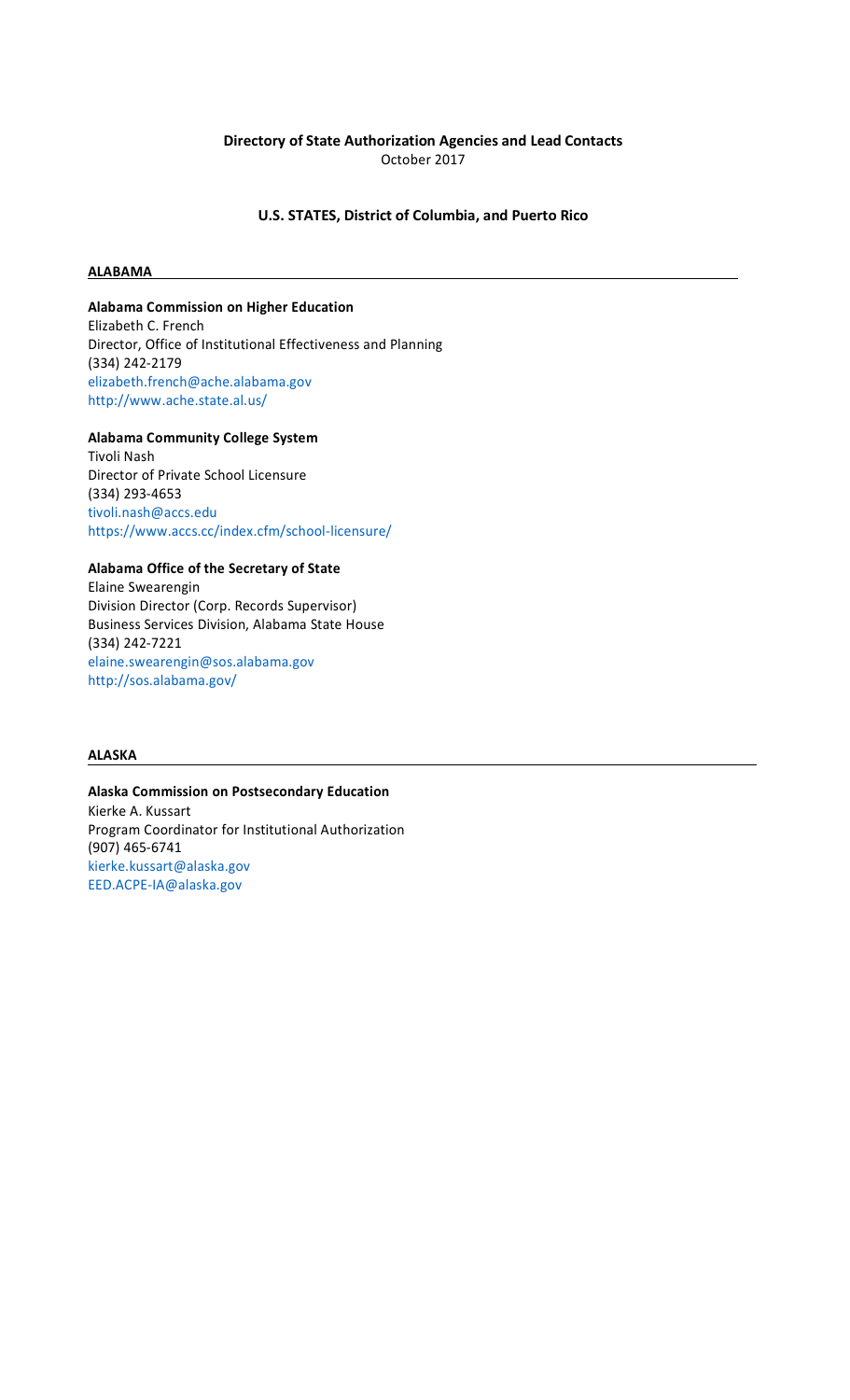#### **ARKANSAS**

**Arkansas Department of Higher Education** Jeanne Jones Program Specialist, Academic Affairs (501) 371-2039 jeanne.jones@adhe.ed[u](http://www.adhe.edu/)

[http://www.adhe.edu](http://www.adhe.edu/)

# **Arkansas State Board of Private Career Education**

Alana Boles Program Directory of Private Career and Out-of-State Education (501) 683-8000 [alana.boles@adhe.edu](mailto:boles@adhe.edu) <http://www.sbpce.arkansas.gov/>

#### **CALIFORNIA**

**California Bureau for Private Postsecondary Education** Joanne Wenzel Bureau Chief (916) 431-6905 [joanne.wenzel@dca.ca.gov](mailto:wenzel@dca.ca.gov) <http://www.bppe.ca.gov/>

## **COLORADO**

**Colorado Department of Higher Education** Heather DeLange Academic Policy Officer (303) 866- 2723 heather.delange@dhe.state.co.us http://highered.colorado.gov

**Colorado Division of Private Occupational Schools** Mary Kanaly Deputy Director/Compliance Officer (303) 974-2670 mary.kanaly@dhe.state.co.us http://highered.colorado.gov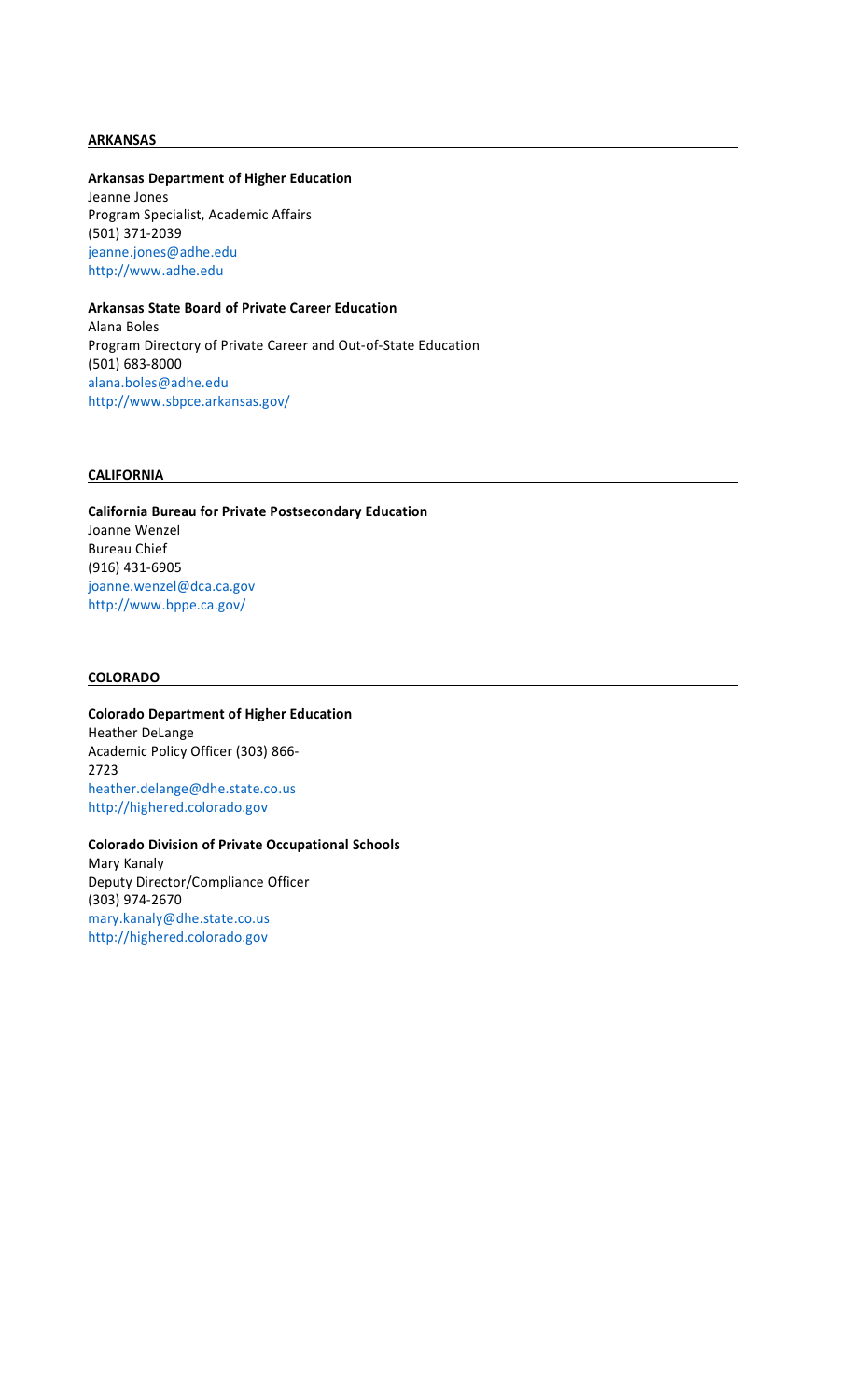## **CONNECTICUT**

**Connecticut Office of Higher Education** Bryan Mitchell Division of Academic Affairs (860) 947-1816 bmitchell@ctohe.or[g](http://www.ctohe.org/POSA/) <http://www.ctohe.org/POSA/>

#### **DELAWARE**

**Delaware Department of Education** Angeline Willen Director, Teacher and Administrator Quality (302) 857-3388 [angeline.willen@doe.k12.de.us](mailto:en@doe.k12.de.us) [https://www.doe.k12.de.us](http://www.doe.k12.de.us/)

#### **DISTRICT OF COLUMBIA**

## **DC Education Licensure Commission** Angela Lee Higher Education Licensure Commission (202) 724-2095 [angela.lee@dc.gov](mailto:lee@dc.gov)  [https://osse.dc.gov](mailto:lee@dc.gov)

#### **FLORIDA**

**Florida Department of Education, Commission for Independent Education** Samuel Ferguson Executive Director (850) 245-3200 [sam.ferguson@fldoe.org](mailto:ferguson@fldoe.org) [http://www.fldoe.org](http://www.fldoe.org/)

## **GEORGIA**

**Georgia Nonpublic Postsecondary Education Commission** Laura S. Vieth Deputy Director (770) 414-3300 lauras@gnpec.org https://gnpec.org/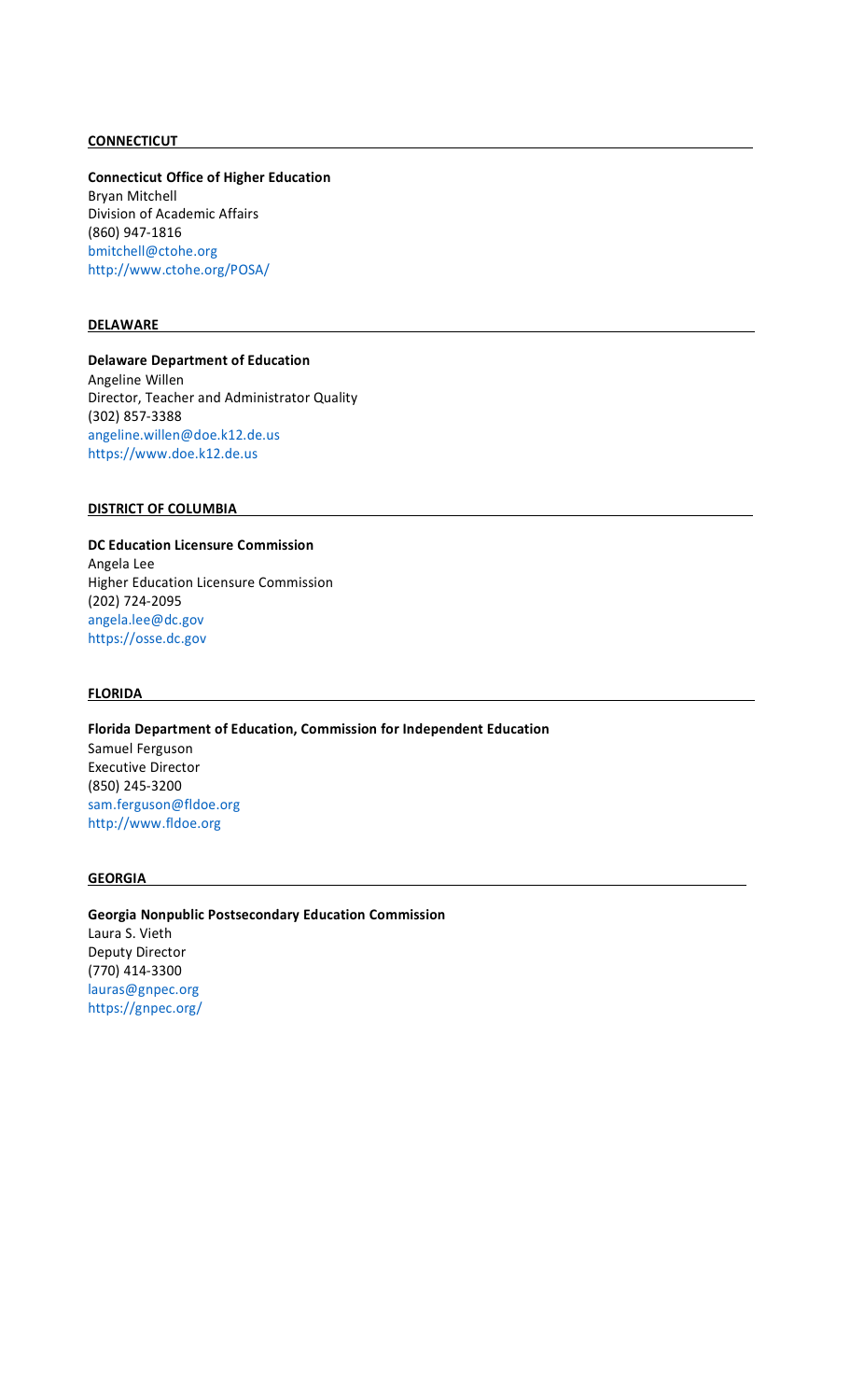#### **HAWAII**

**Hawaii Post-Secondary Education Authorization Program** Catherine P. Awakuni Colón Director, Department of Commerce and Consumer Affairs of Hawaii (808) 586-2850 dcca@dcca.hawaii.go[v](http://cca.hawaii.gov/hpeap/) <http://cca.hawaii.gov/hpeap/>

#### **IDAHO**

**Idaho State Board of Education** Valerie Fenske Private Postsecondary and Proprietary Schools Coordinator (208) 332-1587 [valerie.fenske@osbe.idaho.gov](mailto:fenske@osbe.idaho.gov)  [https://boardofed.idaho.gov/higher-education-private/](mailto:fenske@osbe.idaho.gov)

## **ILLINOIS**

**Illinois Board of Higher Education** Dan Cullen Deputy Director, Academic Affairs (217) 557-7352 cullen@ibhe.or[g](http://www.ibhe.org/) [http://www.ibhe.org](http://www.ibhe.org/)

## **INDIANA**

**Indiana Commission for Higher Education** Ross Miller Director, State Authorization and Reciprocity (317) 232-1033 rmiller@che.in.go[v](http://www.in.gov/) [https://www.in.gov](http://www.in.gov/)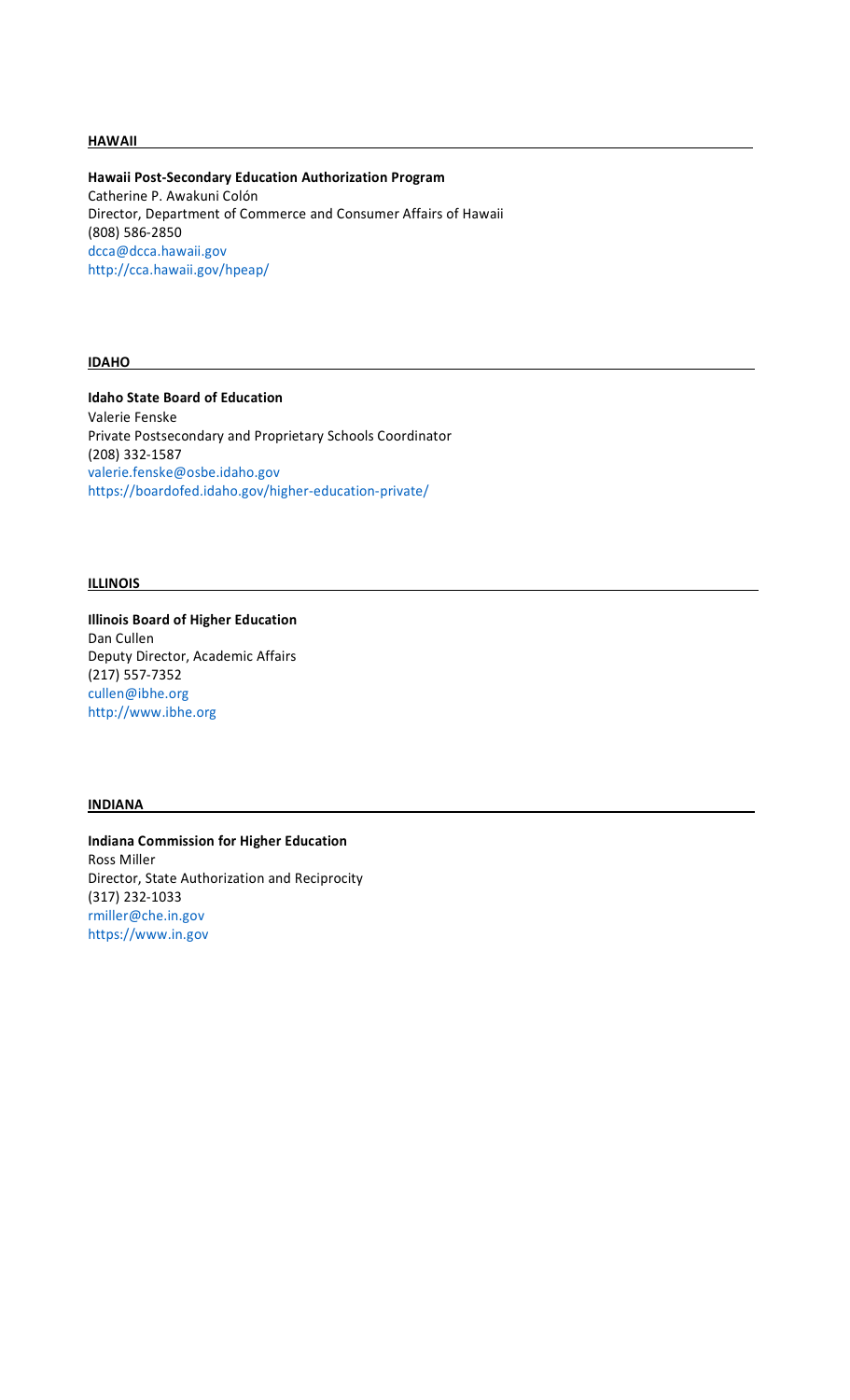**Indiana Department of Workforce Development** Chris Deaton Director of Adult/Career & Technical Education (317) 233-6697 cdeaton@dwd.in.go[v](http://www.in.gov/dwd/) <http://www.in.gov/dwd/>

#### **IOWA**

**Iowa College Student Aid Commission** Carolyn Small Postsecondary Registration Administrator (515) 725-3413 carolyn.small@iowa.go[v](http://www.iowacollegeaid.gov/) [https://www.iowacollegeaid.gov](http://www.iowacollegeaid.gov/)

## **KANSAS**

**Kansas Board of Regents** Crystal Puderbaugh Senior Associate Director, Private Postsecondary Education (785) 430-4240 cpuderbaugh@ksbor.or[g](http://www.kansasregents.org/) [https://www.kansasregents.org](http://www.kansasregents.org/)

## **KENTUCKY**

**Kentucky Council on Postsecondary Education** Sarah Levy Licensure (502) 892-3034 [sarah.levy@ky.gov](mailto:levy@ky.gov)  [http://cpe.ky.gov](mailto:levy@ky.gov)

**Kentucky Commission on Proprietary Education** David Floyd Chairman (502) 564-4185 kcpe@ky.gov http://kcpe.ky.gov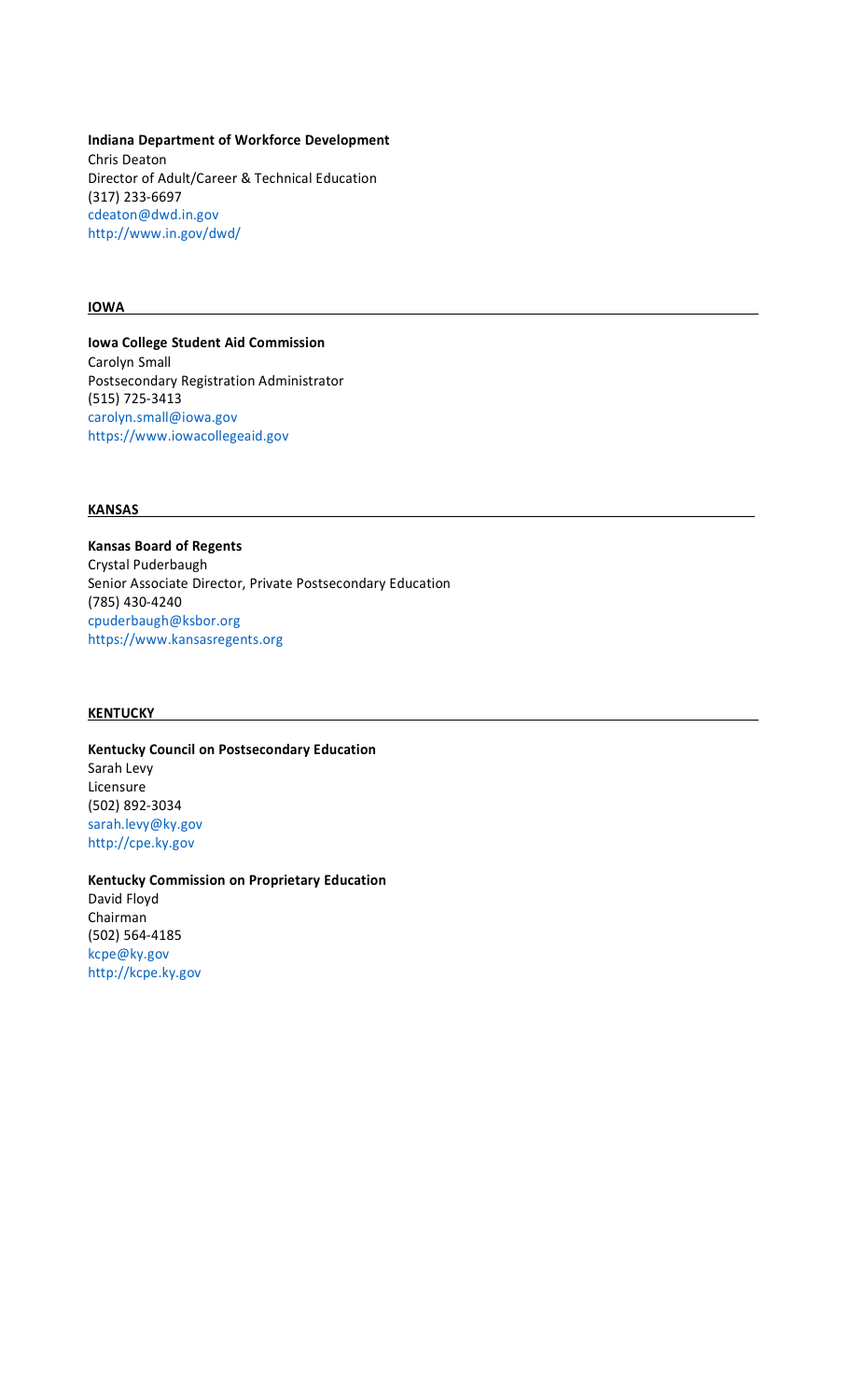## **LOUISIANA**

**Louisiana Board of Regents**

Carol Marabella Proprietary School Program Administrator (225) 342-4253 [carol.marabella@la.gov](mailto:lla@la.gov) [http://www.regents.la.gov](http://www.regents.la.gov/)

Larry Tremblay Deputy Commissioner for Planning, Research & Academic Affairs (225) 342-4253 [larry.tremblay@la.gov](mailto:y@la.gov) [http://www.regents.la.gov](http://www.regents.la.gov/)

## **MAINE**

# **Maine Department of Education** Ángel Martínez Loredo Higher Education Specialist Main

Department of Education (207) 624-6846 [angel.loredo@maine.gov](mailto:@maine.gov) <http://www.maine.gov/doe/highered>

## **MARYLAND**

## **Maryland Higher Education Commission** Emily A.A. Dow Department of Academic Affairs

(410) 767-3041 emily.dow@maryland.gov http://mhec.maryland.gov

#### **MASSACHUSETTS**

# **Massachusetts Department of Higher Education**

Elena Quiroz-Livanis Chief of Staff and Director of Academic Policy & Student Success Academic Affairs and Student Success (617) 994-6957 equiroz@dhe.mass.ed[u](http://www.mass.edu/) <http://www.mass.edu/>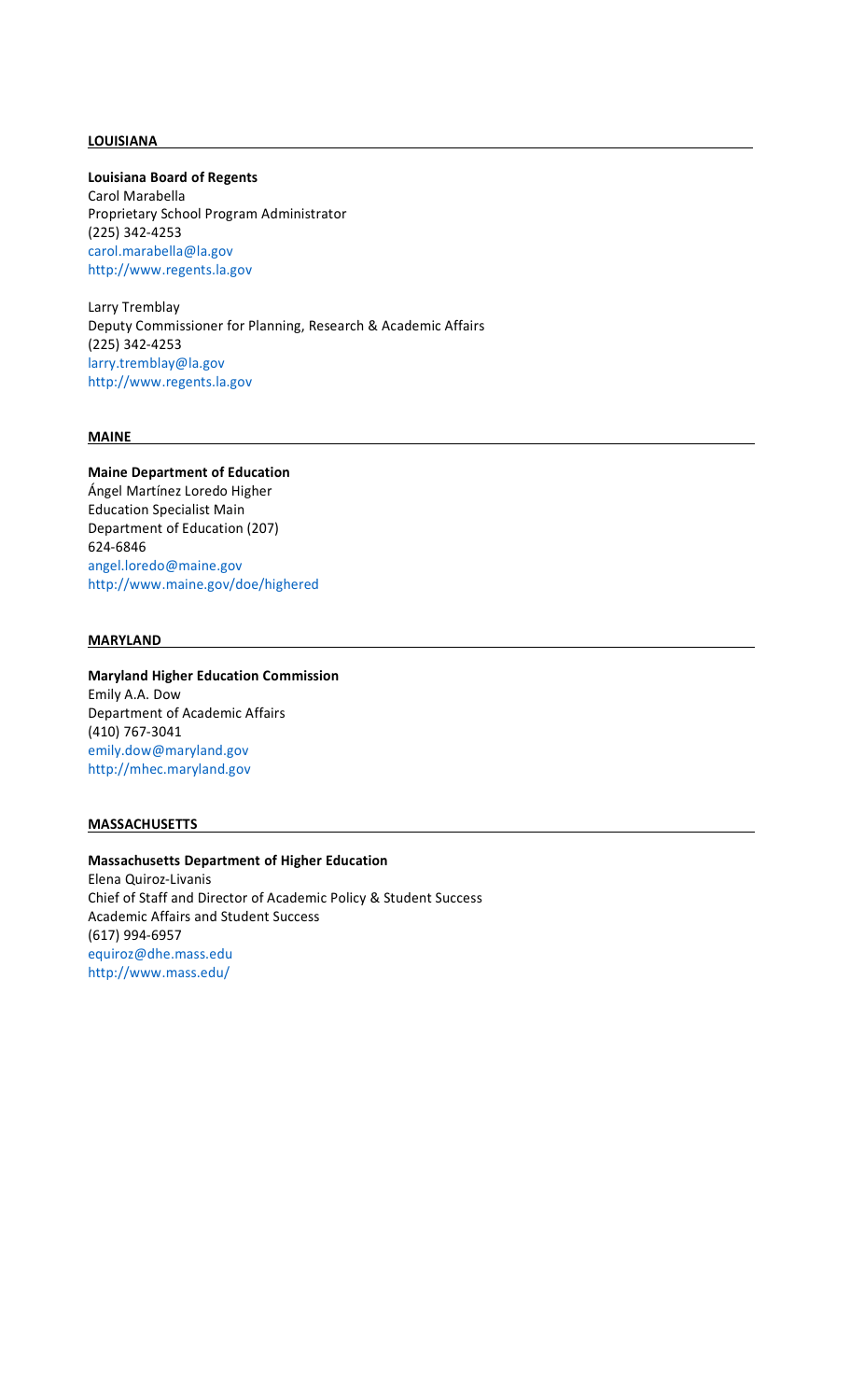#### **MICHIGAN**

**Michigan Department of Licensing and Regulatory Affairs** Licensing Division – Postsecondary Schools (517)241-6806 [CSCLonline@michigan.gov](mailto:CSCLonline@michigan.gov)  [http://www.michigan.gov/lara/](mailto:CSCLonline@michigan.gov)

## **MINNESOTA**

**Minnesota Office of Higher Education** Betsy Talbot Manager, Private Institution Registration and Licensing (651) 259-3965 betsy.talbot@state.mn.us www.ohe.state.mn.us

#### **MISSISSIPPI**

**Mississippi Commission on College Accreditation** Menia Dykes Director of Accreditation (601) 432-6264 mdykes@mississippi.ed[u](http://www.mississippi.edu/) [www.mississippi.edu](http://www.mississippi.edu/)

#### **MISSOURI**

**Missouri Department of Higher Education** Rusty Monhollon Assistant Commissioner, Academic Affairs (573) 751-5221

rusty.monhollon@dhe.mo.gov https://dhe.mo.gov/AcademicAffairs.php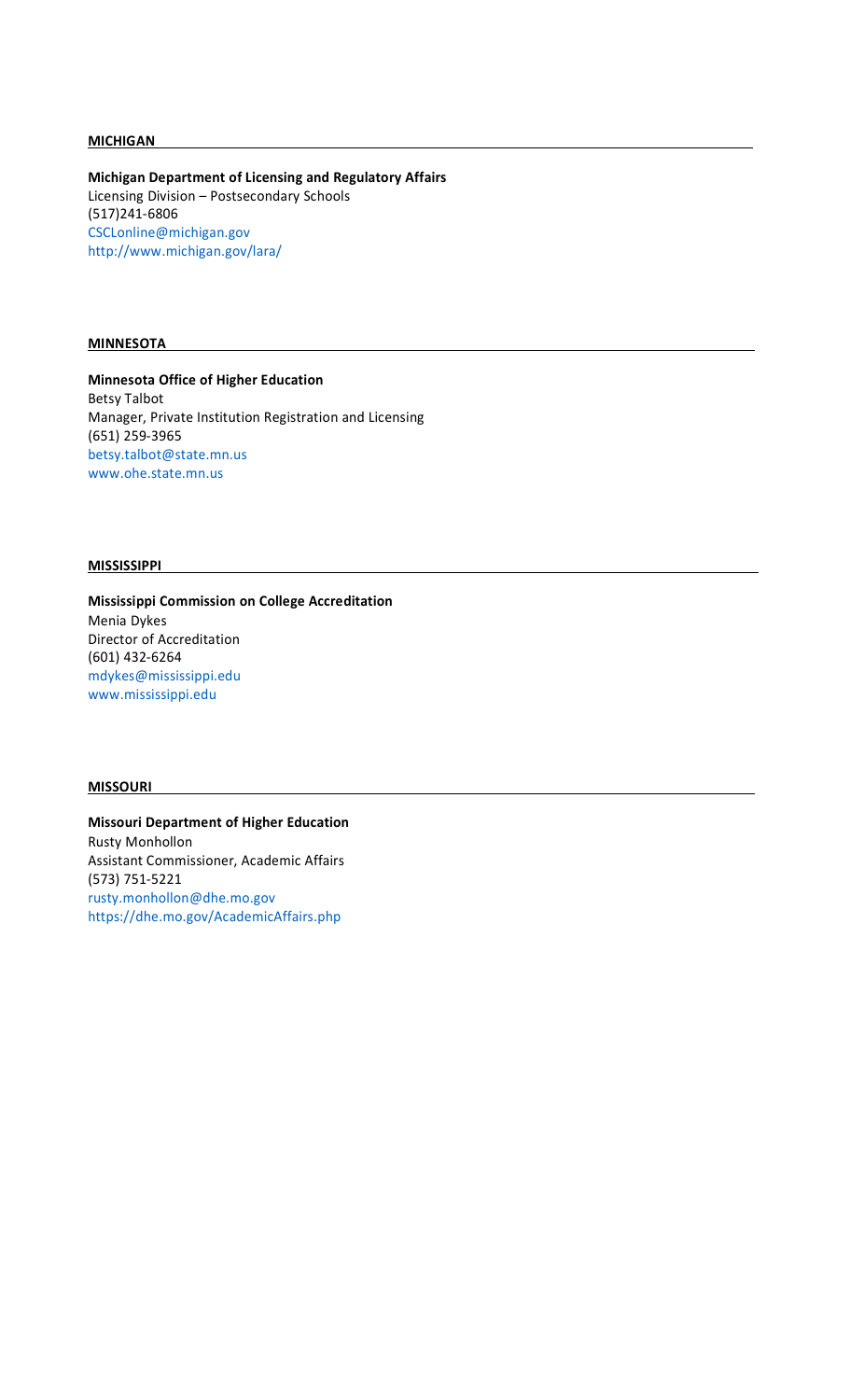#### **MONTANA**

**Montana Board of Regents**

John Cech Deputy Director, Academic & Student Affairs Office of the Commissioner of Higher Education (406) 444-0316 jcech@montana.edu https://mus.edu/board/

#### **NEBRASKA**

**Nebraska Coordinating Commission for Postsecondary Education** Kathleen Fimple Academic Programs Officer (402) 471-0030 kathleen.fimple@nebraska.gov https://ccpe.nebraska.gov

**Nebraska Department of Education** Brad Kirsen Program Director, Private Postsecondary Career Schools and Veterans Education (402) 471-4825 [brad.dirksen@nebraska.gov](mailto:dirksen@nebraska.gov)  [https://www.education.ne.gov/ppcs/](mailto:dirksen@nebraska.gov)

#### **NEVADA**

**Nevada System of Higher Education, Board of Regents** Winter Lipson Special Assistant and Coordinator (702) 889-8426 winter\_lipson@nshe.nevada.edu http://system.nevada.edu/Nshe/

## **NEW HAMPSHIRE**

**New Hampshire Department of Education** Patti Edes Program Specialist, Higher Education Commission (603) 271-0257 patricia.edes@doe.nh.gov https://www.education.nh.gov/highered/index.htm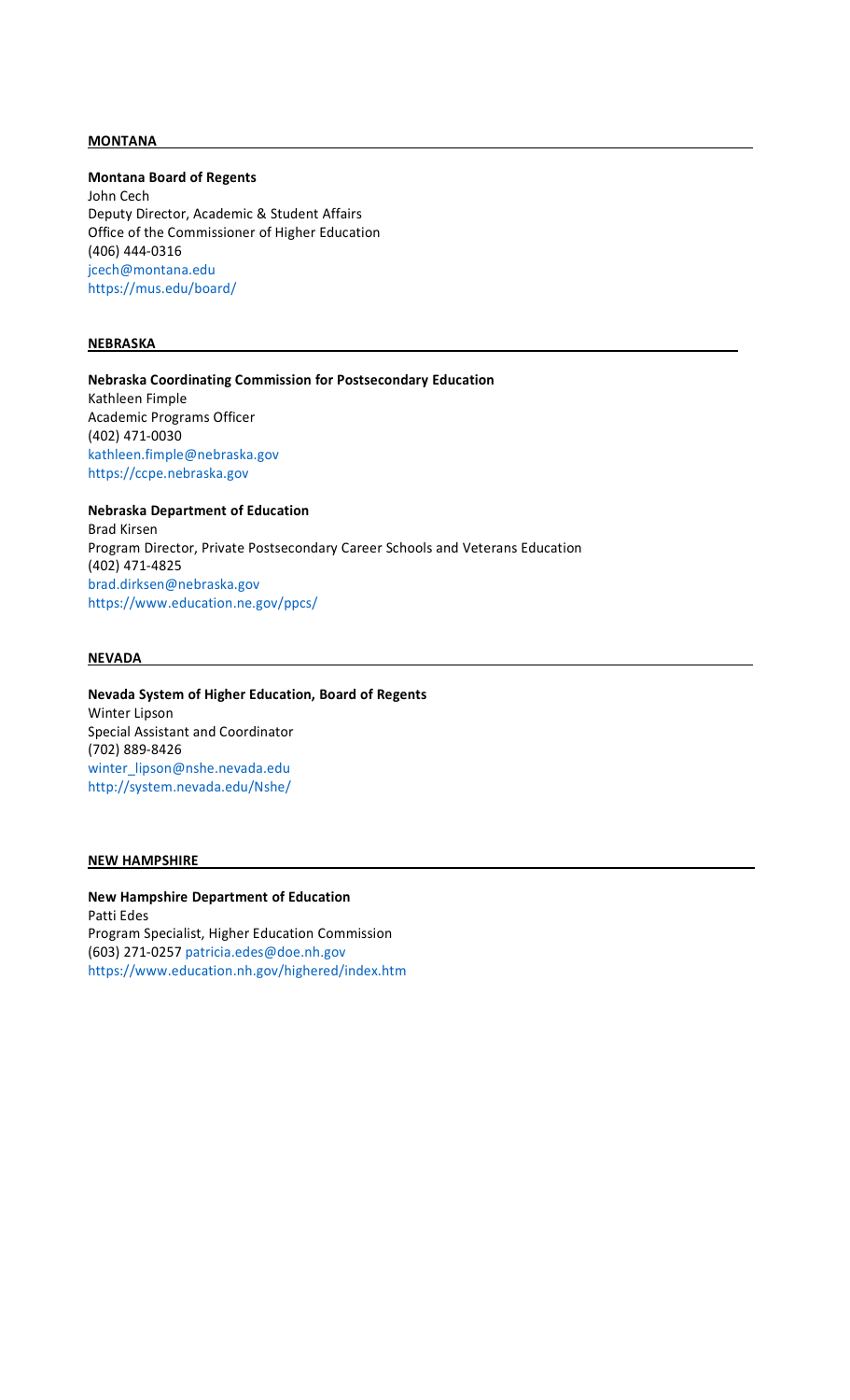#### **NEW JERSEY**

## **New Jersey Secretary of Higher Education**

Rochelle Hendricks Secretary of Higher Education (609) 292-8052 Assistant: Michelle Robinson michelle.robinson@njhe.state.nj.us http://www.state.nj.us/highereducation/index.shtml

# **New Jersey Department of Labor and Workforce Development**

Robert Grimmie Executive Director, Center for Occupational Employment Information (609) 292-6904 [robert.grimmie@dol.state.nj.us](mailto:grimmie@dol.state.nj.us) [http://lwd.state.nj.us/labor/lwdhome/coei/coei\\_index.html](http://lwd.state.nj.us/labor/lwdhome/coei/coei_index.html)

## **NEW MEXICO**

**New Mexico Higher Education Department** Diane Vigil-Hayes Private and Postsecondary Schools (505) 476-8418 diane.vigil@state.nm.us

#### **NEW YORK**

**New York State Department of Education** Lisa Stiles-Roy Bureau of Proprietary School Supervision (518) 474-3969 [Lisa.Stiles-Roy@nysed.gov](mailto:y@nysed.gov) <http://www.acces.nysed.gov/bpss>

Office of College and University Evaluation Institutional Approval and Program Registration (518) 474-1551 [ocueinfo@nysed.gov](mailto:ocueinfo@nysed.gov)  [http://www.highered.nysed.gov](mailto:ocueinfo@nysed.gov)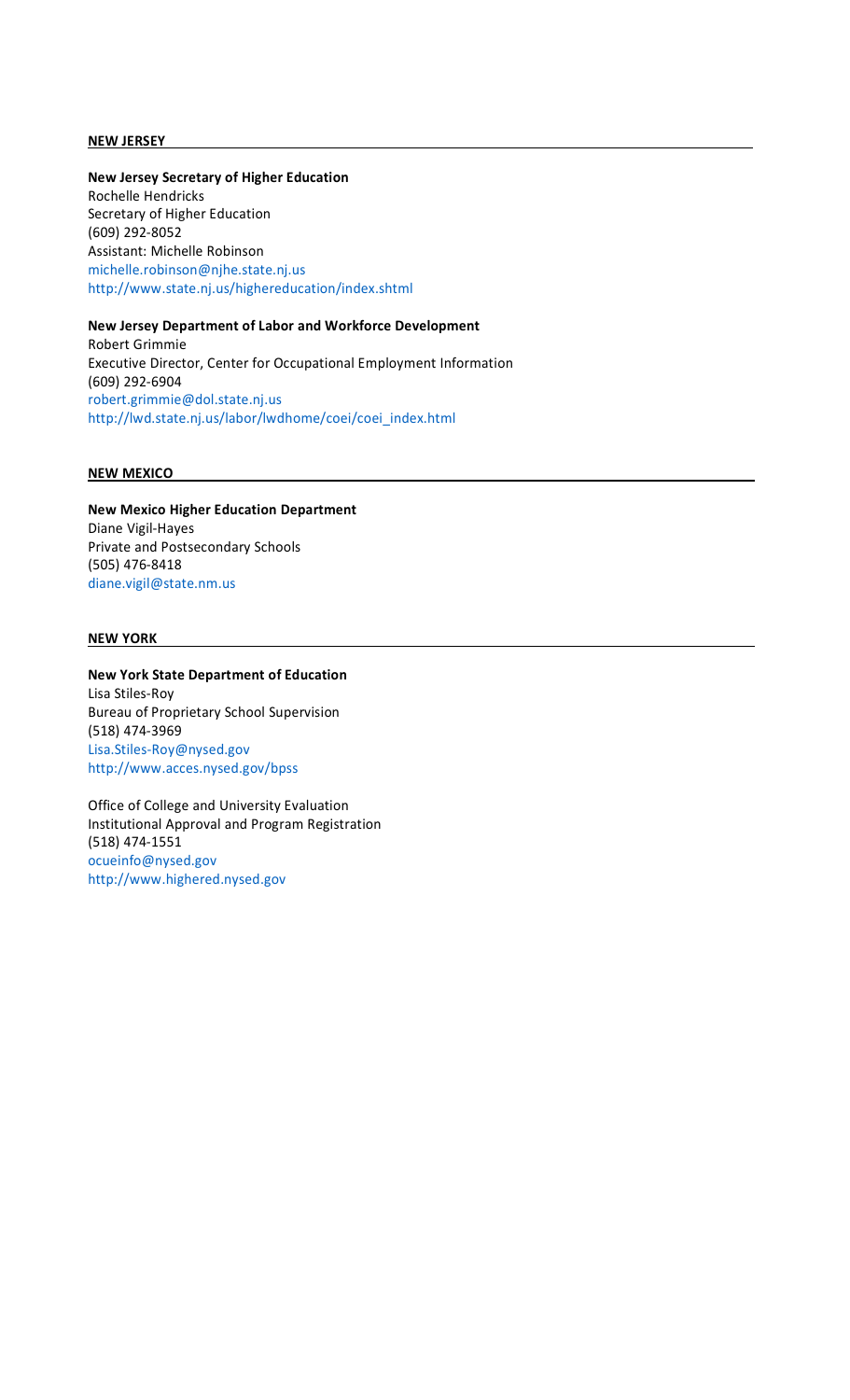#### **NORTH CAROLINA**

**North Carolina Post-Secondary Education Complaints** c/o Student Complaints University of North Carolina System Office (919) 962-4558 studentcomplaint@northcarolina.edu <https://www.northcarolina.edu/post-secondary-education-complaints/>

## **NORTH DAKOTA**

**North Dakota State Board of Higher Education** Richard Rothaus Vice Chancellor of Academic and Student Affairs (701) 328-2960 richard.rothaus@ndus.edu https://www.ndus.edu/system/state-authorization/

#### **OHIO**

**Ohio Department of Higher Education** Matt Exline Assistant Director, Program Approval Operations (614) 728-3095 [mexline@highered.ohio.gov](mailto:e@highered.ohio.gov)  [https://www.ohiohighered.org/academic-program-approval](mailto:e@highered.ohio.gov)

**Ohio State Board of Career Colleges and Schools** John Ware Executive Director (614) 466-7802 john.ware@scr.state.oh.us http://scr.ohio.gov/

#### **OKLAHOMA**

**Oklahoma State Regents for Higher Education** Debbie Blanke Associate Vice Chancellor for Academic Affairs (405) 225-9145 dblanke@osrhe.ed[u](http://www.okhighered.org/) [https://www.okhighered.org/](http://www.okhighered.org/)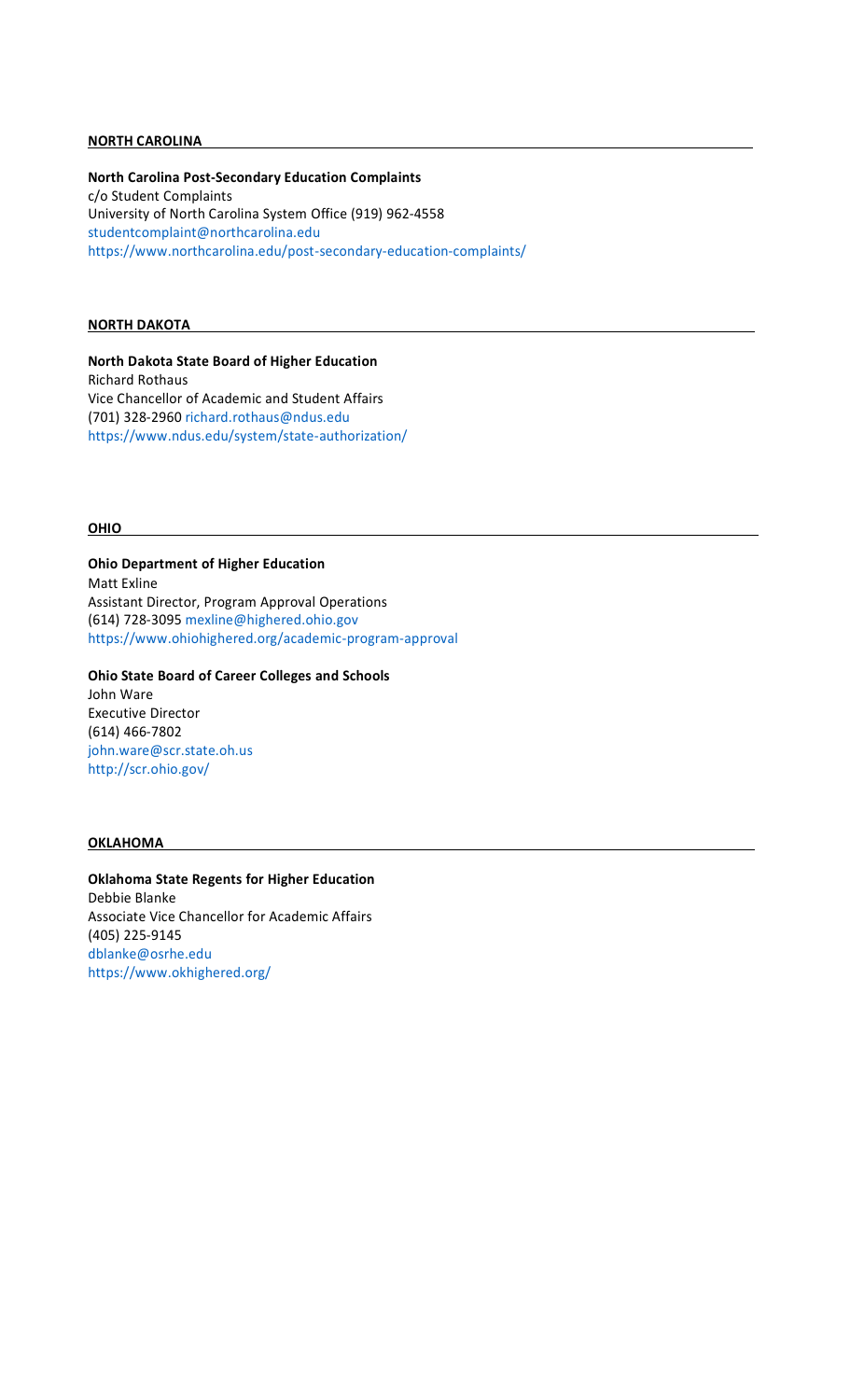**The Oklahoma Board of Private Vocational Schools** Nora House Director of Administration (405) 528-3370 [nhouse@obpvs.ok.gov](mailto:nhouse@obpvs.ok.gov)  [http://obpvs.ok.gov/](mailto:nhouse@obpvs.ok.gov)

## **Oklahoma Board of Career and Technology Education**

Joe Robinson Associate State Director (405) 743-5198 joe.robinson@careertech.ok.go[v](http://www.okcareertech.org/) [https://www.okcareertech.org/](http://www.okcareertech.org/)

#### **OREGON**

**Oregon Department of Education** Karyn Chambers Academic Program Specialist, Office of Private Postsecondary Education (503) 947-5716 [karyn.chambers@state.or.us](mailto:bers@state.or.us) <http://www.oregon.gov/highered>

#### **PENNSYLVANIA**

**Pennsylvania Department of Education** Patricia Landis Division Chief, Higher and Career Education (717) 783-8228 plandis@pa.gov http://www.education.pa.gov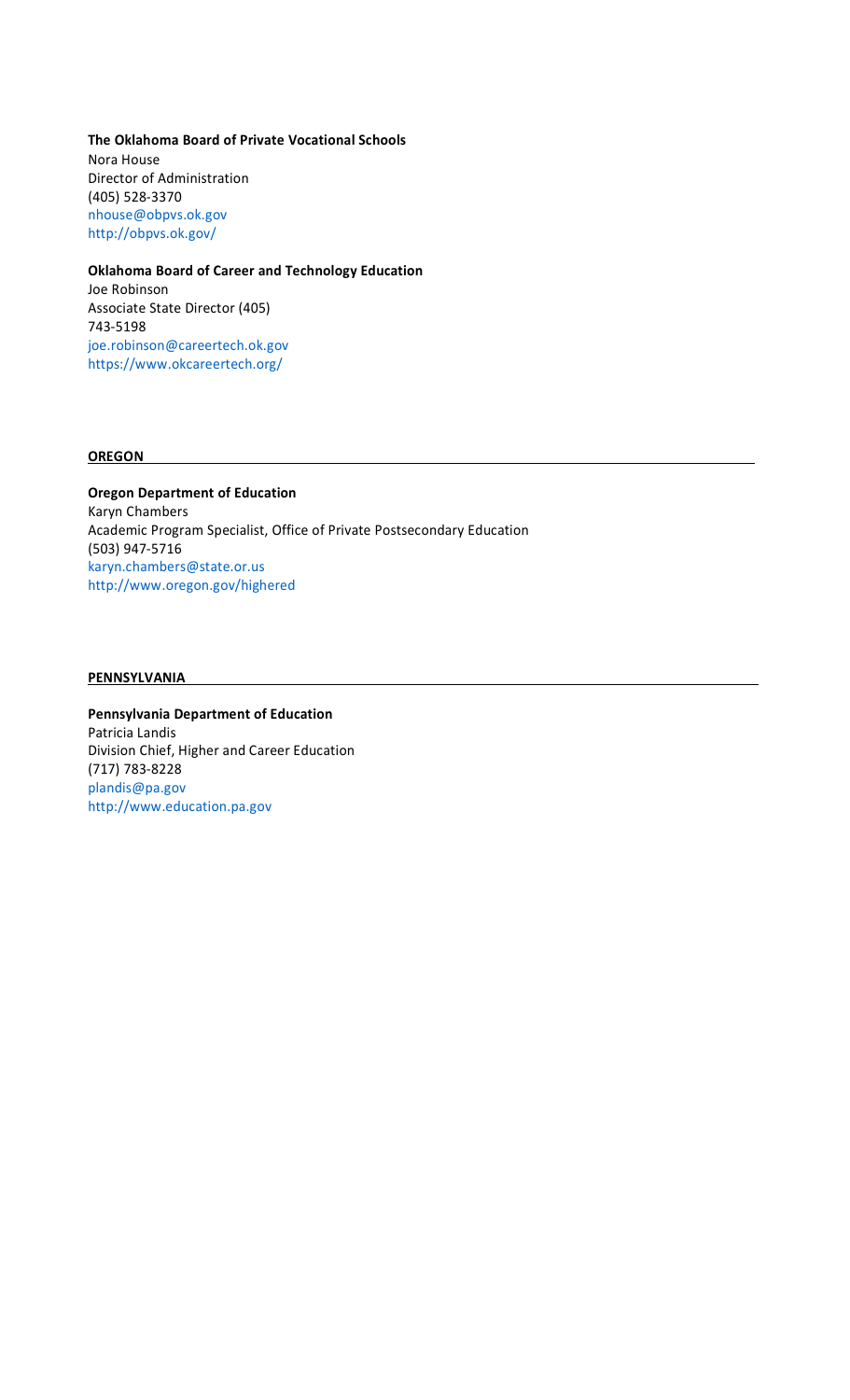#### **PUERTO RICO**

**Consejo de Educación de Puerto Rico Puerto Rico Council on Education**  Idalia I. Zavala Maldonado Director, Licensing and Accreditation Area (787) 641-7100 [izavala@ce.pr.gov](mailto:izavala@ce.pr.gov) <http://www.ce.pr.gov/>

## **RHODE ISLAND**

**Rhode Island Board of Governors for Higher Education** Deanna Velletri Executive Assistant, Academic and Student Affairs (401) 456- 6010 [dvelletri@ribghe.org](mailto:dvelletri@ribghe.org) <http://www.ribghe.org/>

## **SOUTH CAROLINA**

**South Carolina Commission on Higher Education** Lane Goodwin Academic Program Manager, Licensing of Non-Public Postsecondary Institutions (803) 737-3918 [lgoodwin@che.sc.gov](mailto:lgoodwin@che.sc.gov) [https://www.che.sc.gov](http://www.che.sc.gov/)

## **SOUTH DAKOTA**

**South Dakota Secretary of State** Mike Lauritsen Postsecondary Education (605) 773-3537 [sos.edu@state.sd.us](mailto:edu@state.sd.us) https://sdsos.gov/general-information/postsecondary-education/default.aspx

#### **TENNESSEE**

# **Tennessee Higher Education Commission** Stephanie Bellard Chase

Associate Executive Director for Postsecondary State Authorization (615) 532-7495 [stephanie.bellard@tn.gov](mailto:ard@tn.gov)  [https://www.tn.gov/thec/topic/postsecondary-state-authorization](mailto:ard@tn.gov)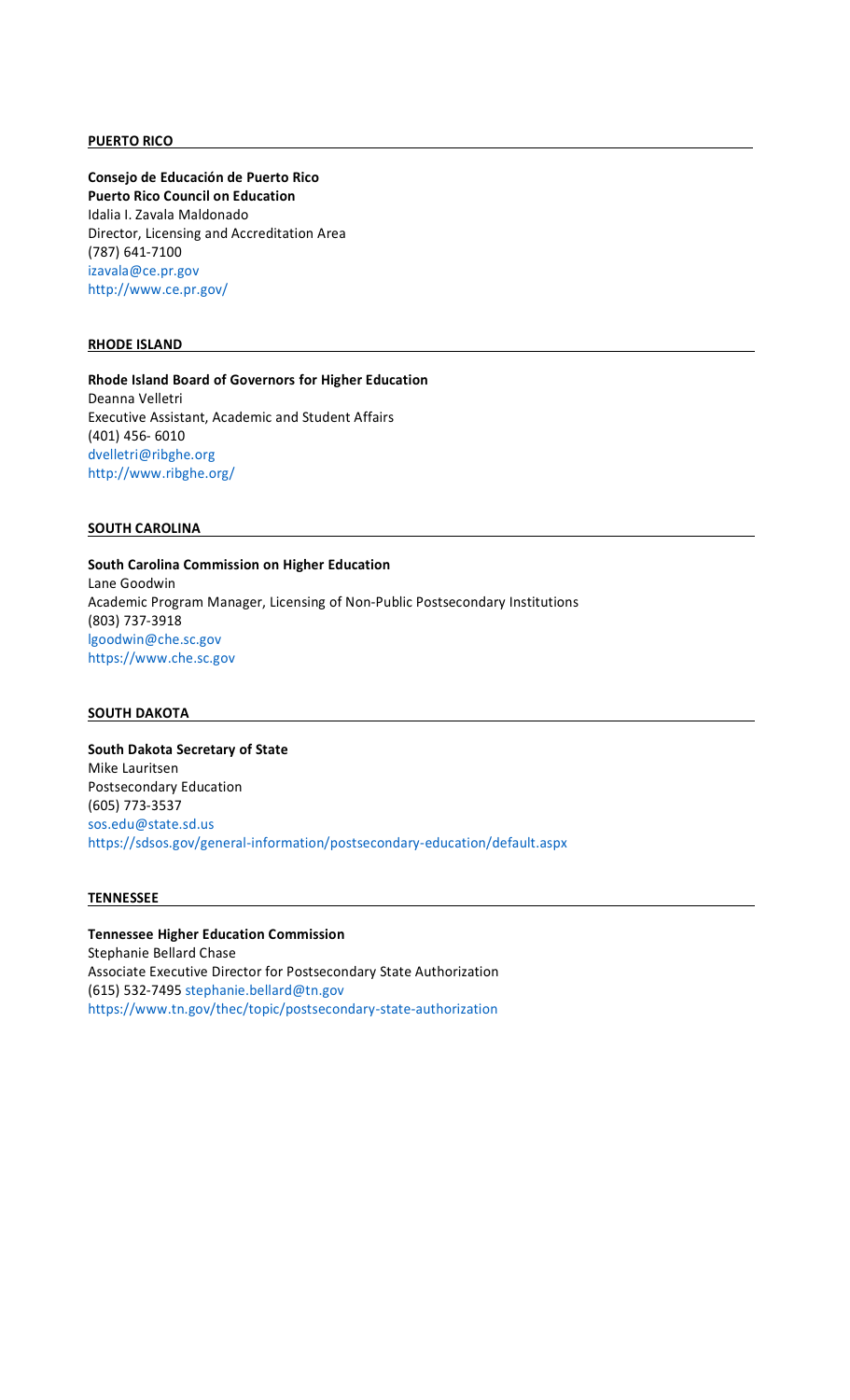## **TEXAS**

**Texas Higher Education Coordinating Board** Rex Peebles Assistant Commissioner, Academic Quality and Workforce (512) 427-6520 rex.peebles@thecb.state.tx.u[s](http://www.thecb.state.tx.us/) [http://www.thecb.state.tx.us](http://www.thecb.state.tx.us/)

**Texas Workforce Commission**  Career Schools and Colleges (512) 936-3100 (866) 256-6333 career.schools@twc.state.tx.us http://www.twc.state.tx.us/programs/career-schools-colleges-program-overview

#### **UTAH**

**Utah Division of Consumer Protection** Marla Winegar Administrator (801) 530-6601 mwinegar@utah.gov https://dcp.utah.gov

#### **VERMONT**

**Vermont State Board of Education** Cassandra Ryan Postsecondary Approval Coordinator Vermont Agency of Education (802) 479-8545 [cassandra.ryan@vermont.gov](mailto:ryan@vermont.gov) http://education.vermont.gov/vermont-schools/school-operations/post-secondary-programs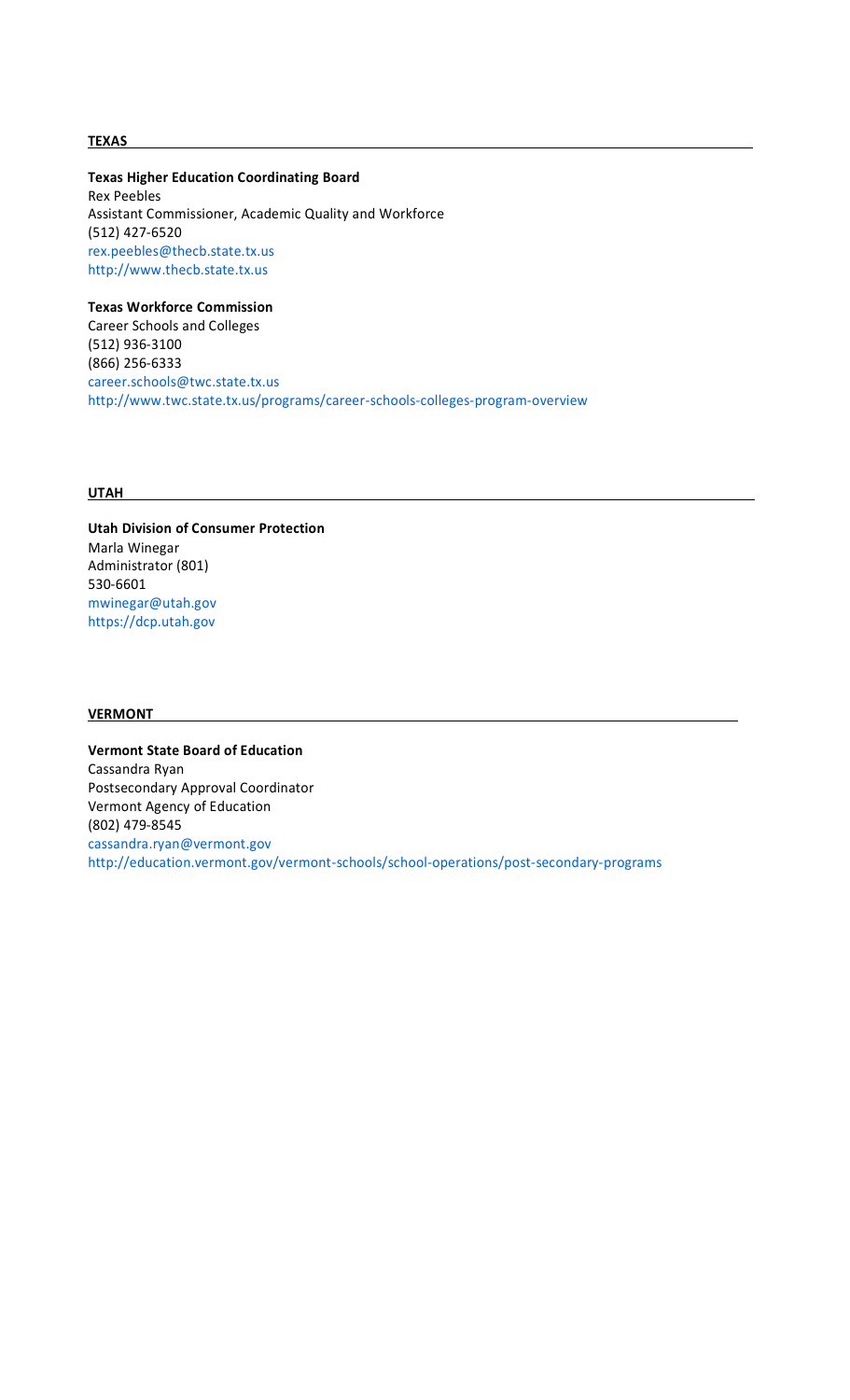#### **VIRGINIA**

**State Council for Higher Education in Virginia** Darlene Derricott Director of Academic Services (804) 225-2621 darlenederricott@schev.ed[u](http://www.schev.edu/) [http://www.schev.edu](http://www.schev.edu/)

#### **WASHINGTON**

## **Washington Student Achievement Council** Tivoli Sharp Program Administrator, Consumer Protection (360) 753-7869 [tivolis@wsac.wa.gov](mailto:tivolis@wsac.wa.gov) [http://www.wsac.wa.gov](http://www.wsac.wa.gov/)

# **Washington Workforce Training and Education Coordinating Board** Patricia Spencer Program Specialist, Private Vocational Licensing and Consumer Protection (360) 709-4641 patricia.spencer@wtb.wa.gov

http://wtb.wa.gov

## **WEST VIRGINIA**

**West Virginia Higher Education Policy Commission** Mark Stotler Director of Academic Programing (304) 558-0262 x218 [mark.stotler@wvhepc.edu](mailto:@wvhepc.edu) [http://www.wvhepc.edu](http://www.wvhepc.edu/)

**West Virginia Council for Community and Technical College Education** Sarah Armstrong Tucker Chancellor for Community and Technical College Education (681) 313-2275 tucker@wvctcs.org http://wvctcs.org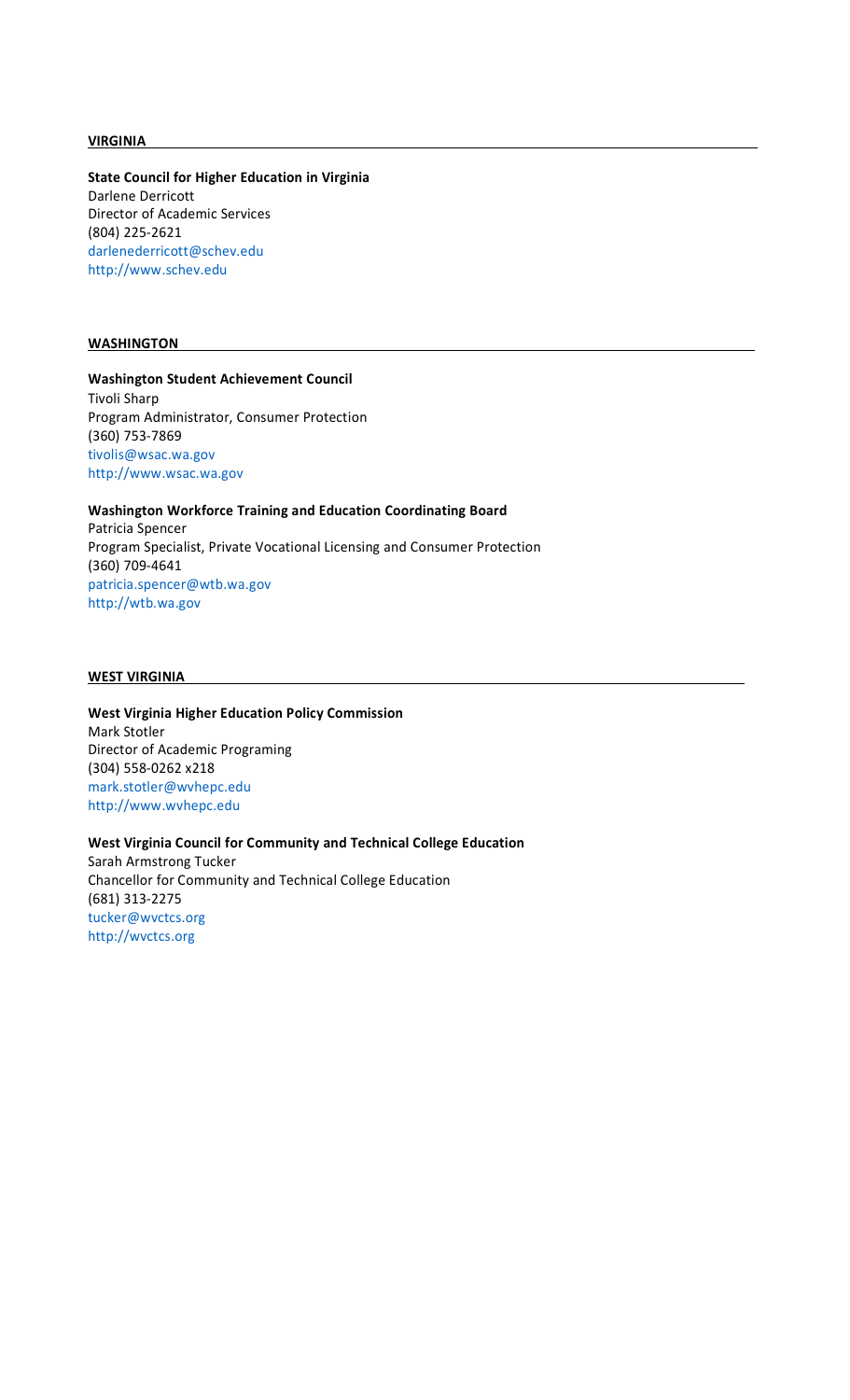#### **WISCONSIN**

**Wisconsin Education Approval Board** David C. Dies Executive Secretary (608) 266-1996 david.dies@eab.state.wi.us http://eab.state.wi.us

## **WYOMING**

**Wyoming Department of Education** Elaine Marces Education Consultant – Private School Licensing (307) 777-6210 [elaine.marces@wyo.gov](mailto:marces@wyo.gov)  [https://edu.wyoming.gov](mailto:marces@wyo.gov)

## **OTHER US TERRITORIES**

#### **AMERICAN SAMOA**

## **American Samoa Community College**

Sonny J. Leomiti Director of Institutional Effectiveness/Accreditation Liaison Officer Board of Higher Education/Administration (684) 699-9155 x482 s.leomiti@amsamoa.ed[u](http://www.amsamoa.edu/) [http://www.amsamoa.edu](http://www.amsamoa.edu/)

# **FEDERATED STATES OF MICRONESIA**

**College of Micronesia** (691) 320-2490 national@comfsm.f[m](http://www.comfsm.fm/) <http://www.comfsm.fm/>

## **GUAM**

**Guam Community College** Mary A.Y. Okada President/CEO (671) 735-5700 gccpresident@guamcc.ed[u](http://www.guamcc.edu/) [http://www.guamcc.edu](http://www.guamcc.edu/)